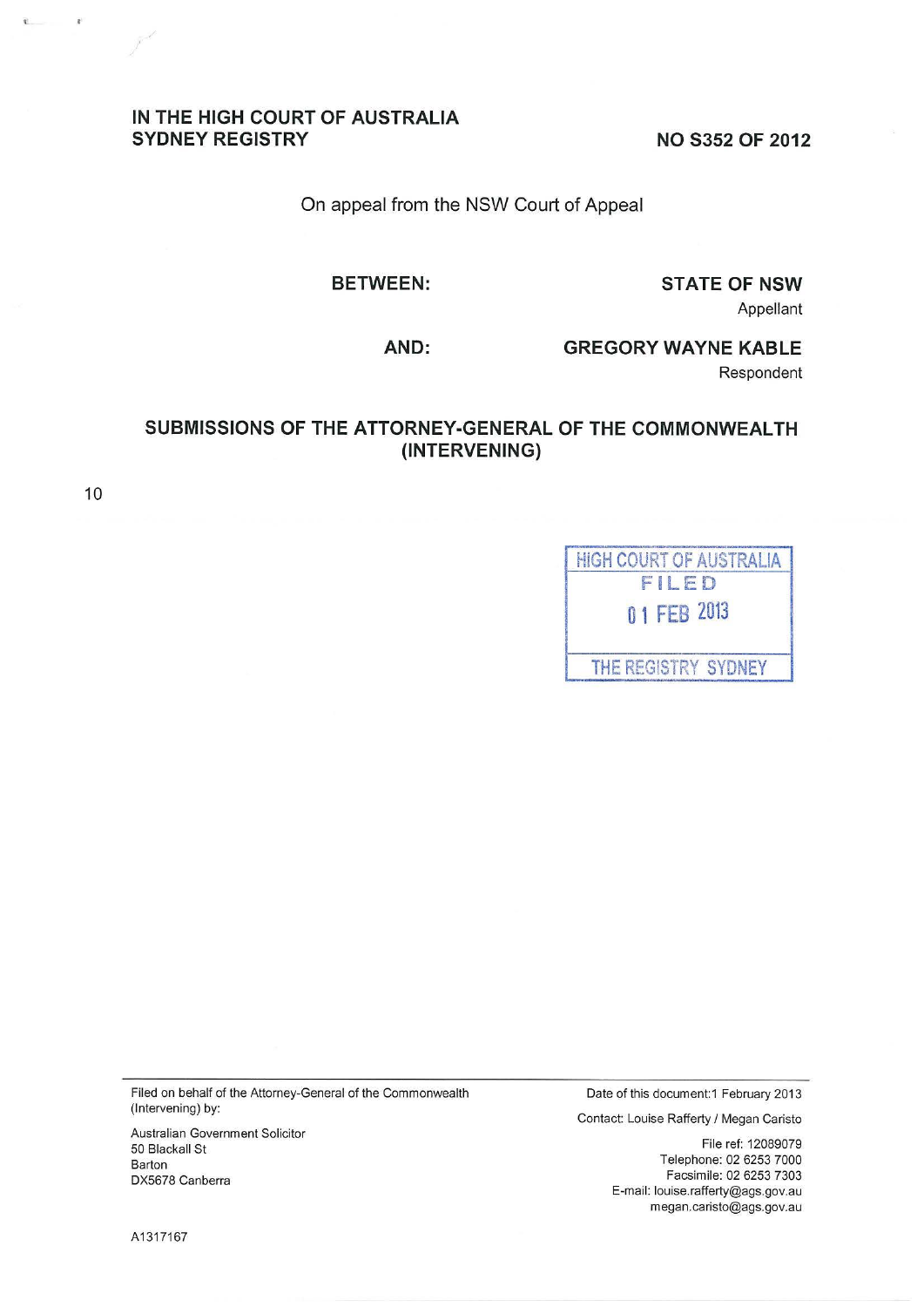## **PART I FORM OF SUBMISSIONS**

1. These submissions are in a form suitable for publication on the Internet.

## **PART II BASIS OF INTERVENTION**

2. The Attorney-General of the Commonwealth **(Commonwealth)** intervenes under s 78A of the Judiciary Act 1903 (Cth) **(Judiciary Act).** 

## **PART Ill LEGISLATIVE PROVISIONS**

3. The Commonwealth adopts the Appellant's statement of applicable legislative provisions.

## **PART IV ISSUES PRESENTED BY THE APPEAL**

10 4. The issues are accurately stated by the Appellant. The Commonwealth intervenes to support the Appellant on issues (a) and (b). Accordingly, these submissions address the proper characterisation of the order of Levine J made in relation to Mr Kable on 23 February 1995 pursuant to the Community Protection Act 1994 (NSW) **(CP Act).** 

#### **PART VI STATEMENT OF THE ARGUMENT**

# **Summary statement of the correct legal analysis**

- 5. The Supreme Court is a superior court of record. In any particular matter, the Court may derive its jurisdiction from various sources, including s 23 of the Supreme Court Act 1970 (NSW) **(Supreme Court Act),** s 39 of the 20 Judiciary Act and its inherent jurisdiction. In some proceedings, more than one source of jurisdiction may be engaged and during the course of the proceedings the nature of the jurisdiction may change.
	- 6. In the particular matter the subject of the present proceedings, in asking the Supreme Court to make an order against the liberty of Mr Kable, the Director of Public Prosecutions **(DPP)** engaged the jurisdiction of the Court to adjudicate the dispute in reliance upon a power conferred by a duly passed Act of the NSW Parliament.
- 7. This was an invocation of the Court's jurisdiction to act as a court, and specifically as a superior court of record. The Court was being asked to 30 apply the law to the facts as found, to hear both sides, and to reach a conclusion on whether the DPP had established an entitlement to the order as sought, and to embody its conclusion in an appropriate order.
	- **Submissions of the Attorney-General of the Commonwealth (Intervening)**  A1317167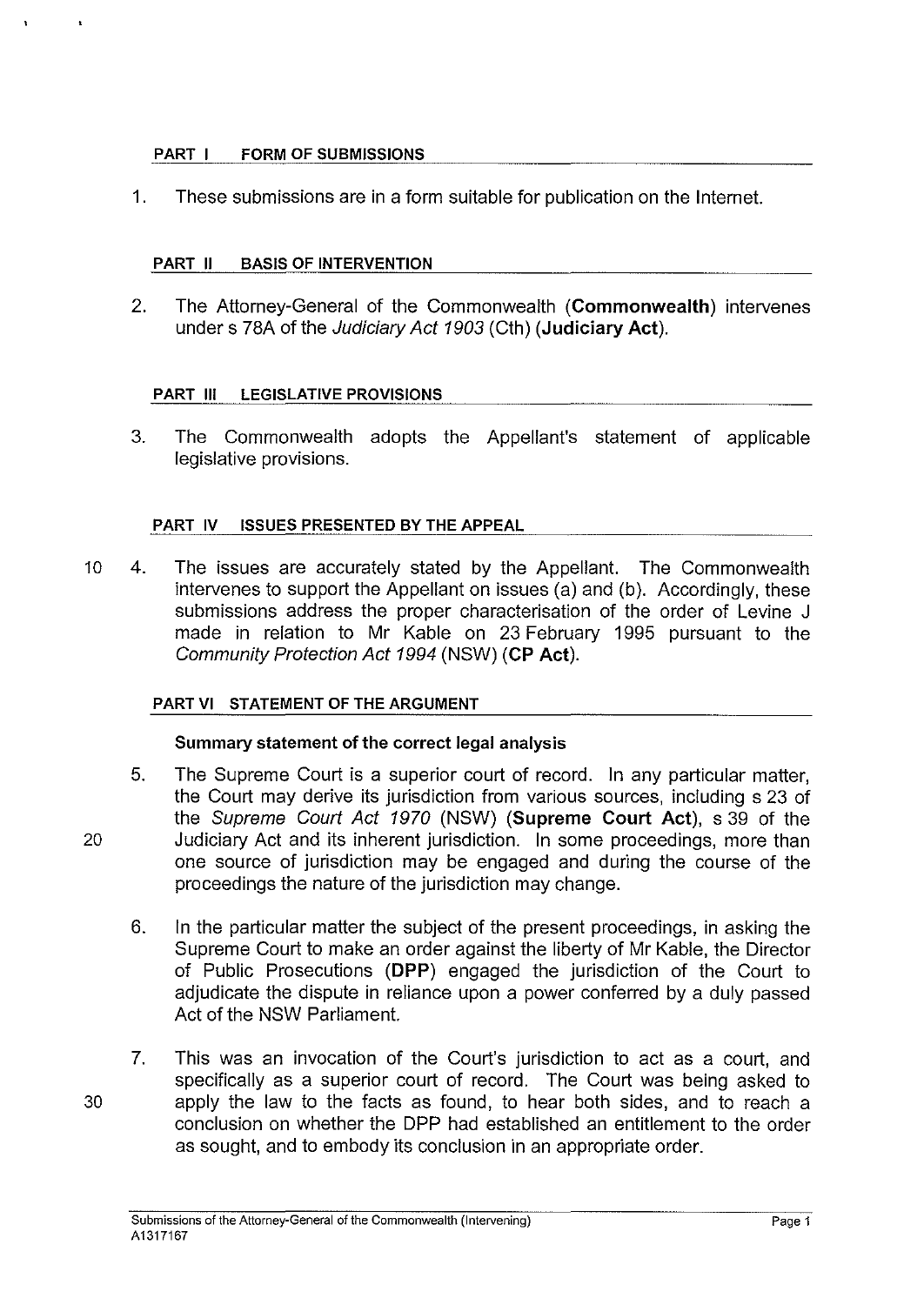- 8. Sections 22 and 23 of the Supreme Court Act (both alone and read with s 5 of the CP Act) gave the Court jurisdiction to hear the dispute as a court. At least once Mr Kable raised as a defence that the CP Act was invalid by reason of provisions of the Constitution, the Court was exercising federal jurisdiction.
- 9. Once the matter came within federal jurisdiction, the whole of the matter came within that federal jurisdiction. The matter could be described at that point as the disputed entitlement of the DPP to the order sought, the dispute extending to whether the Constitution, as the higher law (see covering cl 5 10 and s 106), rendered invalid the very Act on which the application depended.
	- 10. The Court had the authority, and a duty, to decide the question of validity raised within the matter. Equally, if it formed the conclusion that the CP Act was valid, it had both the authority and duty to decide the further question of whether the conditions for the making of an order were satisfied.
	- 11. Everything the Court did in its subsequent conduct of the matter  $-$  the conduct of the hearing in open court, receipt of evidence and submissions, delivery of reasons and the making of orders- was done pursuant to its duty to exercise its jurisdiction and hear and determine the matter, and in its capacity as a superior court of record.
- 20 12. The Court was entitled to determine the timing at which the various questions within the matter would be decided. While it could have ordered a separate hearing on the validity of the CP Act, it was not bound to do so. It was certainly entitled, consistently with its character as a superior court of record, to take the fairly conventional course and hear all issues together and then reserve and give a single judgment dealing so far as possible with all issues.
- 13. Had the Court reached the decision later shown to be the law  $-$  that the CP Act was invalid - it would have recorded this in a judgment and order dismissing the application. Instead, reaching a conclusion later shown to be wrong on the question of validity, the Court proceeded to deal with the 30 question which then necessarily arose, whether the criteria for an order under the CP Act were satisfied; finding that they were, it proceeded to make the order.
- 14. Whichever way the reasoning and order turned out, the Court was acting in its capacity as a superior court of record and fulfilling its duty to exercise its duly invoked jurisdiction conferred on it by the laws of the Commonwealth and State Parliaments. The character of its order follows from the character of the exercise in which it was engaging. As the Court was acting throughout in a judicial capacity, so too was the order a judicial order. This is so whether the order was to grant or dismiss the application and whether the order later 40 turned out to be right or wrong. The same can be said for the amenability of the order to appeal- to the Court of Appeal, or to this Court under s 73 of the Constitution.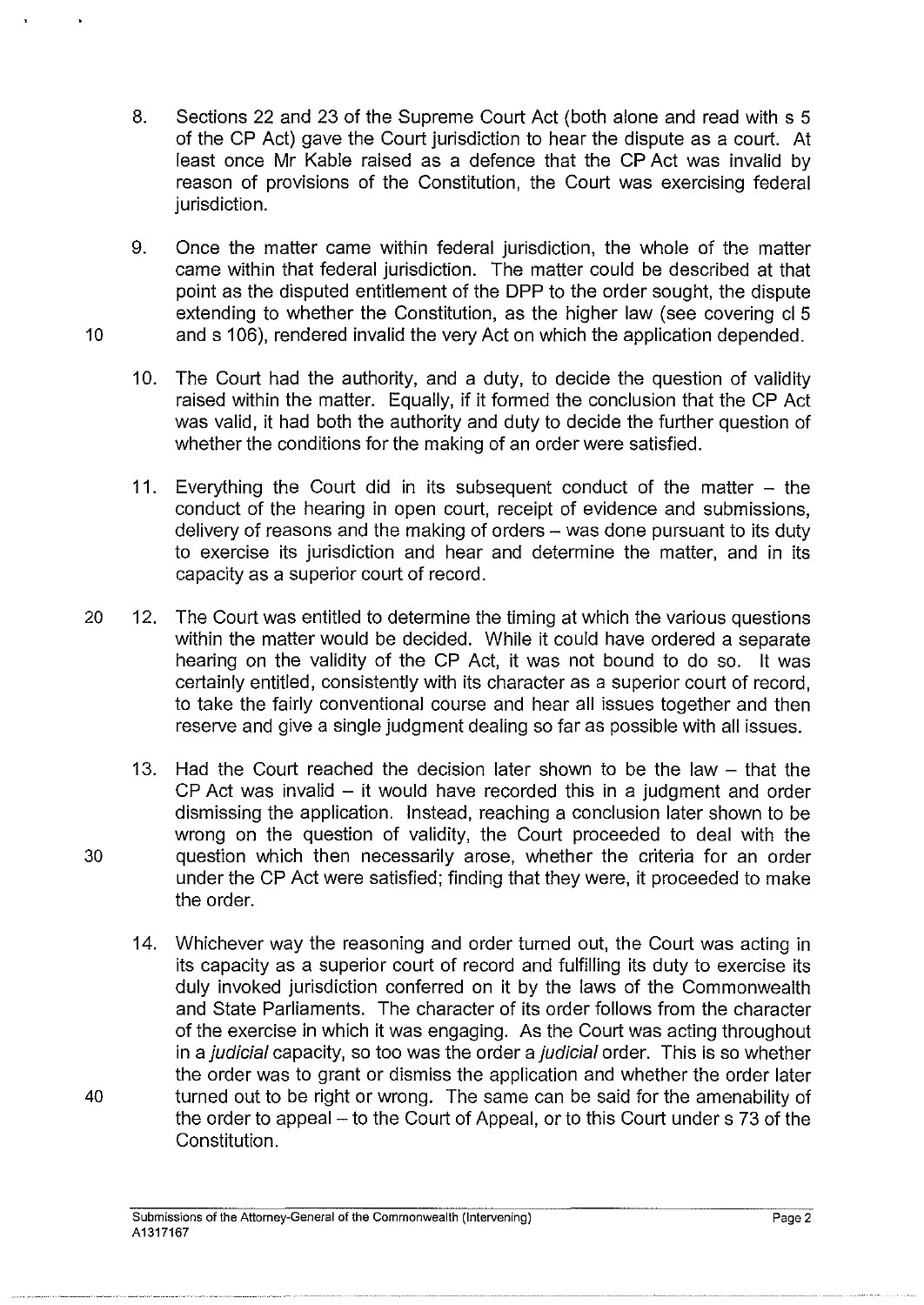15. The critical conclusion is that the Court was acting in the discharge of its duties as a superior court of record. This case focusses on one aspect which flows from that conclusion  $-$  that the order made in the capacity of a superior court of record is valid until set aside. But other, like consequences may also flow from the conclusion. The imputations against Mr Kable necessarily contained in the DPP's originating process and submissions, and in the Court's expression of reasons and orders (and subsequent legitimate republications of them), are subject to a defence of privilege because they were made or uttered in the course of a superior court sitting as a court.

# 10 **The Court of Appeal's analysis**

- 16. The analysis of Allsop P (with which three other members of the Court of Appeal agreed) turned critically on his Honour's reading of three High Court cases - Love v Attorney-Genera/ (NSW) **(Love)',** Kable v Director of Public Prosecutions (NSW) **(Kable)'** itself and Re Macks; Ex Parte Saint **(Re**  Macks):<sup>3</sup>
- 16.1. His Honour posed a question at [9]: does the binding effect of an order of a superior court of record as valid until set aside necessarily depend on the order being an exercise of power that is judicial in character, or ancillary or incidental to the exercise of judicial power? 20 His Honour answered that question at [18] in the affirmative, based on the reasoning in Love. It followed, according to his Honour, that once it is found that an act of the Court is administrative in character, rather than judicial or ancillary to judicial, then the act is of no effect in law unless the statute which purports to justify it is valid: also at [18].
- 16.2. His Honour read the reasons of the majority in this Court in Kable as conclusively determining on these facts the question just posed. That is, his Honour read the majority in Kable, in finding that the CP Act contravened the legislative powers of the NSW Parliament by 30 reason of a restriction arising from Ch Ill of the Constitution, as necessarily further holding that the act of the trial judge in making the order under the CP Act was beyond anything which could properly be characterised as judicial or ancillary to judicial: at [3], [4] and [17].
	- 16.3. His Honour then sought to explain the apparently contrary decision of this Court in Re Macks as one where the opposite conclusion could properly be reached about the outcome of the question posed in [16.1] above. His Honour considered that the Court in Re Macks was

 $\overline{1}$ (1990) 169 CLR 307.

<sup>2</sup>  (1996) 189 CLR 51.

<sup>3</sup>  (2000) 204 CLR 158.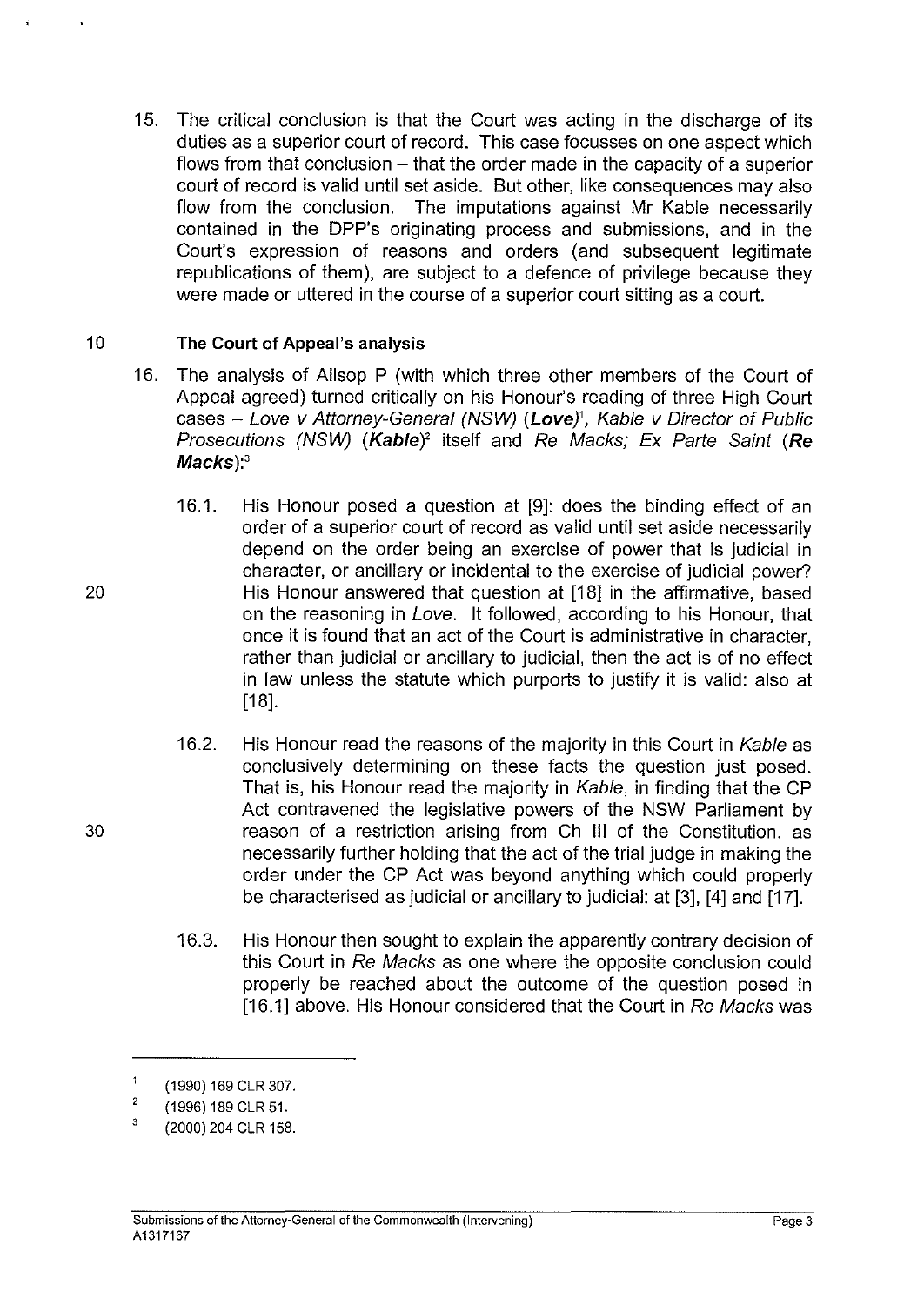concerned to analyse the earlier exercise of power by the Federal Court which was held to be judicial in nature (specifically it concerned the making of orders for the winding up of corporations and consequential matters); the defect in the exercise, namely that the Constitution did not permit a State Parliament to confer such a power on a federal court, did not convert the resulting order of the Federal Court into an executive or administrative act: [6]-[8].

- 17. In summary, the Commonwealth submits as follows in relation to these three propositions:
- 10 17.1. The proposition at [16.1] may be taken as following from Love and as correct. In addition, however, Love provides guidance as to how one draws the line between exercises of power by a court that are judicial or ancillary to judicial, and those which are purely administrative. In doing so, Love distinguishes between the nature of a power, viewed as a bare matter, and the character of the act involved in the exercise of the power. It is the latter which is relevant for present purposes. On a full Love analysis, every indication in the present case points to the character of the act being judicial.
- 17.2. The approach in [16.2] involves, with respect, a misreading of 20 Kable. The Court was not there called on to decide and did not decide the question posed in [16.1]. It was dealing with a different and anterior matter: did Ch Ill impose a restriction on the legislative power of the NSW Parliament such that it could not confer on the Supreme Court the jurisdiction and powers which it purported to confer in the CP Act? The reading in [16.2], with respect, confuses the reasons which some members of the Court gave for answering that question in the affirmative  $-$  reasons which hinged on what it would mean for the character of the Supreme Court and its role under Ch Ill were it to be conferred with such a power- with the very 30 different question posed above of the character of the steps engaged in by the trial judge in the determination of the whole matter (including the question whether the CP Act was valid).
	- 17.3. The basis for distinguishing Re Macks is, with respect, not satisfactory. In each of Re Macks and the present case:
		- 17.3.1. a superior court of record was asked to proceed, as a court, to exercise a jurisdiction conferred on it by a duly passed Act of Parliament and, if the conditions were established factually and legally under the statute, to proceed to the grant of relief;
		- 17.3.2. the court was expressly or impliedly called upon to make a judgment whether the governing statute was valid and empowered the court to exercise the jurisdiction in question

40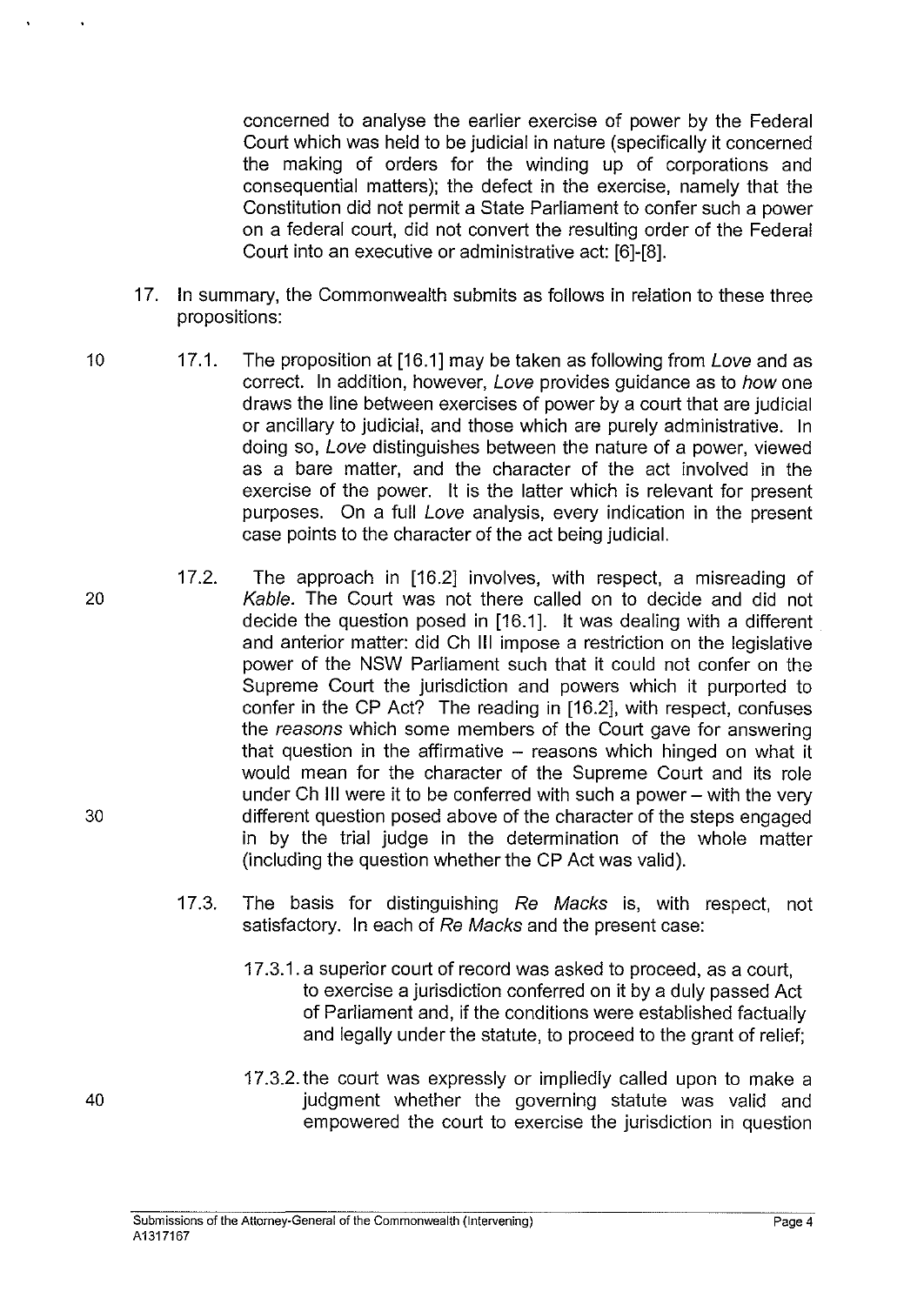and proceed to the consideration of the substantive question in accordance with the ordinary judicial process;

- 17.3.3. as a superior court of record, the court had power to conclusively determine its own jurisdiction (subject to appeal). The proposition that a superior court of record has power to determine its own jurisdiction has a well-established history;•
- 17.3.4. the court erred, it was later established, in the express or implied decision on jurisdiction because the Act of Parliament turned out to be invalid;
- 17 .3.5. it was Ch **Ill** of the Constitution which rendered the Act invalid, albeit for different reasons;
- 17.3.6. the error as to jurisdiction infected what followed: the court was acting in excess of its lawful jurisdiction in proceeding to deal with the substantive issues and to make *any* order on the substantive application. What the court should have done, with perfect knowledge, was to rule on the jurisdictional question, in the negative, to make an appropriate order embodying that ruling and then regard its judicial task in the matter as complete. But in each case, the court lacked that perfect knowledge. The character of what it proceeded to do, after making the erroneous assumption as to its jurisdiction, is not altered by the precise reason why the Ch Ill argument was ultimately upheld.
- 18. These three responses will now be developed.

#### **The nature of power conferred and the capacity in which it is conferred**

19. In Love,<sup>5</sup> this Court recognised that the characterisation of an instrument issued by a judge of the Supreme Court as a judicial order depends upon whether the instrument 'issues as a result of a determination made by the judge in his or her judicial capacity'.<sup>6</sup> If the act of issuing the instrument is 30 judicial in nature, the instrument takes on the attributes of a judicial order. By contrast, if the act is administrative, its ambit is determined in light of the scope of the power conferred on the court by the statute.<sup>7</sup>

10

20

<sup>4</sup>  See, for example, Scott v Bennett (1871) LR 5 HL 234 at 245 (Martin B).

<sup>5</sup>  (1990) 169 CLR 307.

<sup>6</sup>  (1990) 169 CLR 307 at 319. The instrument in question in Love was a warrant issued under s 16 of the Listening Devices Act 1984 (NSW) (Listening Devices Act).

<sup>7</sup>  (1990) 169 CLR 307 at 318.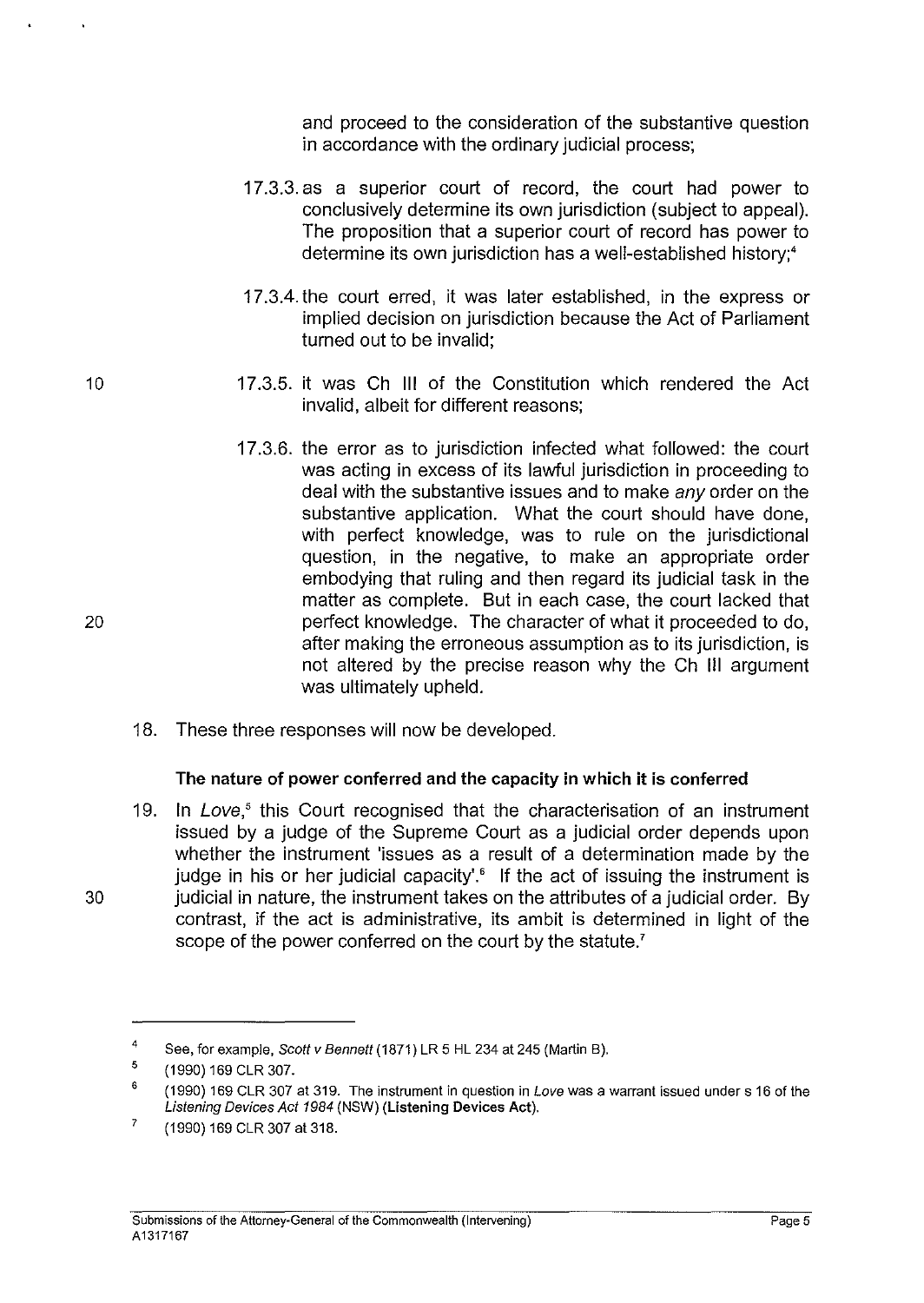- 20. The question of whether a power conferred by statute on a court or a judge is conferred in a judicial capacity is one of construction.' Where a statute confers power on a court, there is ordinarily a strong presumption that the court as such is intended.<sup>9</sup> In determining whether the presumption is rebutted in any given case, the nature of the power to be exercised is 'one of the important factors' to consider.<sup>10</sup> However, the fact that a power is not judicial is not decisive of the question whether the act of exercising the power is judicial.<sup>11</sup>
- 21. Allsop P acknowledged this distinction as emanating from the Court's 10 decision in Love (at [9]), but ultimately did not carry out the full analysis necessary to apply it to this case. This was because he read this Court's reasons in Kable as determinative of the issues before him: [17]; as to which, see the next section below. The reasons of Basten JA do not address the distinction between the nature of the power and the character in which it is exercised (see [149]-[153]).
- 22. If the characterisation of an act as judicial or administrative stood or fell with the nature of the power being exercised, the Court in Love, having determined that the power in question was not judicial, would have had no cause to analyse whether the act of issuing a warrant was a judicial act. 20 That the Court proceeded to consider that question<sup>12</sup> indicates that even the exercise of a non-judicial power, which is conferred on a superior court in its capacity as a court, may result in a 'judicial order';<sup>13</sup> that is, an order of the court which is valid until set aside. That result is consistent with the authority and obligation of a superior court, acting in that capacity, to exercise the jurisdiction which is conferred on it by a duly passed Act of Parliament and which is engaged by a party moving the court for relief thereunder.
- 23. In eliding the distinctions upon which the Court's analysis in Love proceeded, and considering themselves otherwise constrained by the Court's reasons in Kable, the Court of Appeal erred in not examining fully the process involved 30 in the court hearing and determining the application for an order under s 5 of the CP Act with a view to ascertaining whether the Supreme Court was acting in its judicial capacity, and whether the making of the order was a judicial act. This Court's conclusion in Love that the act of issuing a warrant under s 16 of the Listening Devices Act was essentially administrative in nature was attributable to the absence of features which were indicative of a

<sup>8</sup>  Hilton v Wells (1985) 157 CLR 57 at 72 (Gibbs CJ, Wilson and Dawson JJ).

<sup>9</sup>  Hilton v Wells (1985) 157 CLR 57 at 72 (Gibbs CJ. Wilson and Dawson JJ).

<sup>10</sup>  Hilton v Wells (1985) 157 CLR 57 at 73 (Gibbs CJ, Wilson and Dawson JJ); Love v Attorney-General (NSW) (1990) 169 CLR 307 at 319.

<sup>11</sup>  Love v Attorney-General (NSW) (1990) 169 CLR 307 at 321.

<sup>12</sup>  Love v Attorney-General (NSW) (1990) 169 CLR 307 at 321.5-322.

<sup>13</sup>  Love v Attorney-General (NSW) (1990) 169 CLR 307 at 322.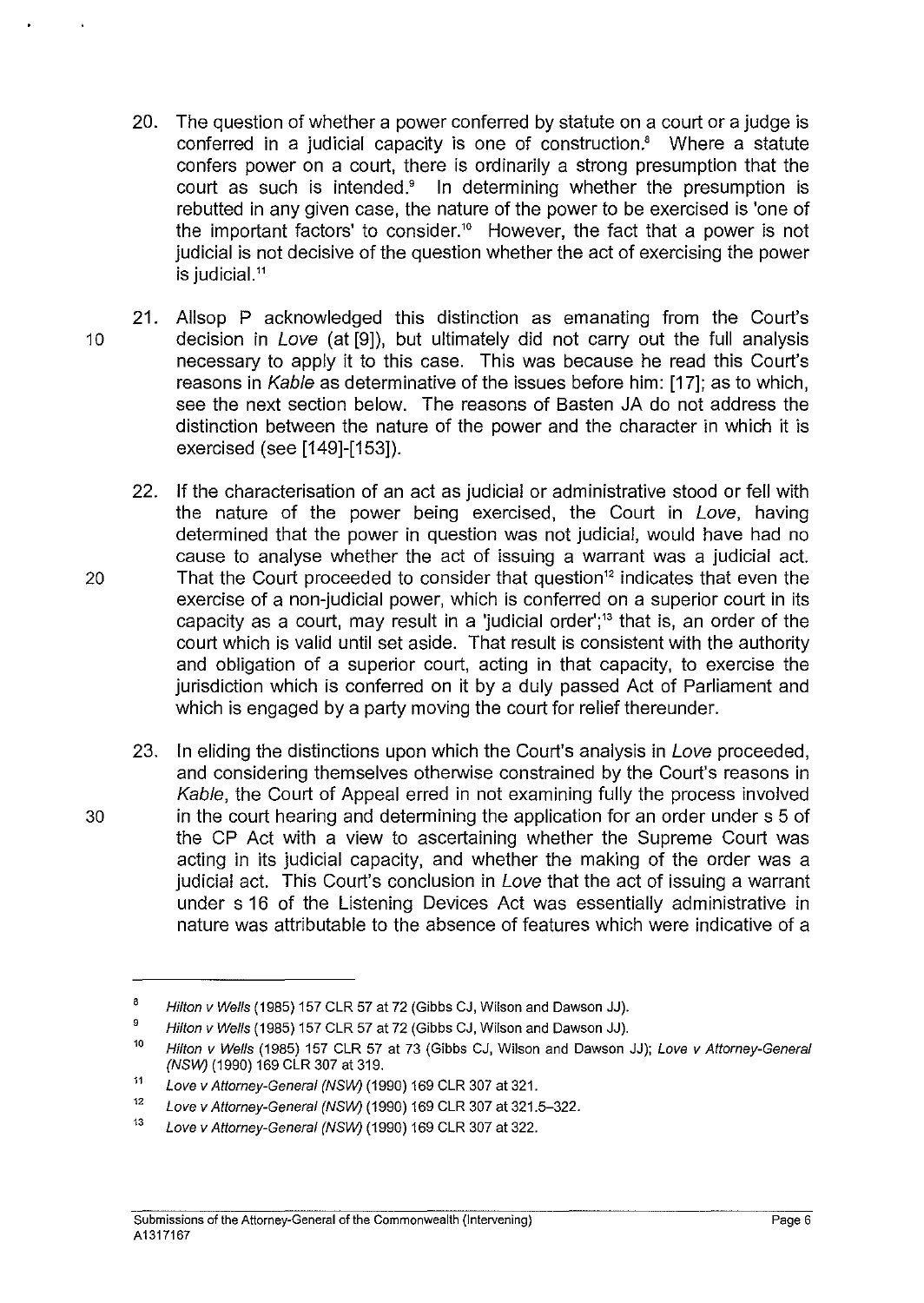judicial act 'in the same sense as in an adjudication to determine the rights of parties':<sup>14</sup>

- 23.1. The warrant was 'not an order inter partes from which a party whose conversations may be overheard has a right of appeal'.
- 23.2. The judge issuing the warrant 'makes no order and nothing that he or she does is enforced as an order of the court'.
- 23.3. If the warrant was granted, its effect depended entirely on the State Act.
- 23.4. It was also possible that, on its true construction, the statute did not 10 impose an obligation on a judge to perform the function of issuing warrants, but gave him or her the option of consenting to do so or not.
	- 24. The process leading to the making of an order under s 5 of the CP Act displayed a number of the features consistent with those which this Court identified in Love as being indications of the Court making a determination in its capacity as a court:
		- 24.1. Proceedings for an order were to be commenced by summons in accordance with the rules of court: s 16(1 ).
- 24.2. The power to make a preventive detention order under s 5 of the 20 CP Act was conferred on the Court, with the jurisdiction to be exercised by a single judge: ss 24, 26.
	- 24.3. Proceedings under the CP Act were civil proceedings and, to the extent the Act did not provide for their conduct, were to be conducted 'in accordance with the law (including the rules of evidence) relating to civil proceedings': s 14.
	- 24.4. Rules of Court could be made under the Supreme Court Act for regulating the practice and procedure of the Court in respect of proceedings under the CP Act: s 30(1 ).
- 24.5. Whilst the Court could hear and determine an application for a 30 preventive detention order in the absence of the defendant, it had to be satisfied that the summons had been duly served on the defendant, or the summons had not been duly served but that all reasonable steps to do so had been taken: s 16(2).

 $14$  (1990) 169 CLR 307 at 321-322; the quote was extracted by the Court from the judgment of Windeyer J in Electronic Rentals Ply Ltd v Anderson (1971) 124 CLR 27 at 39.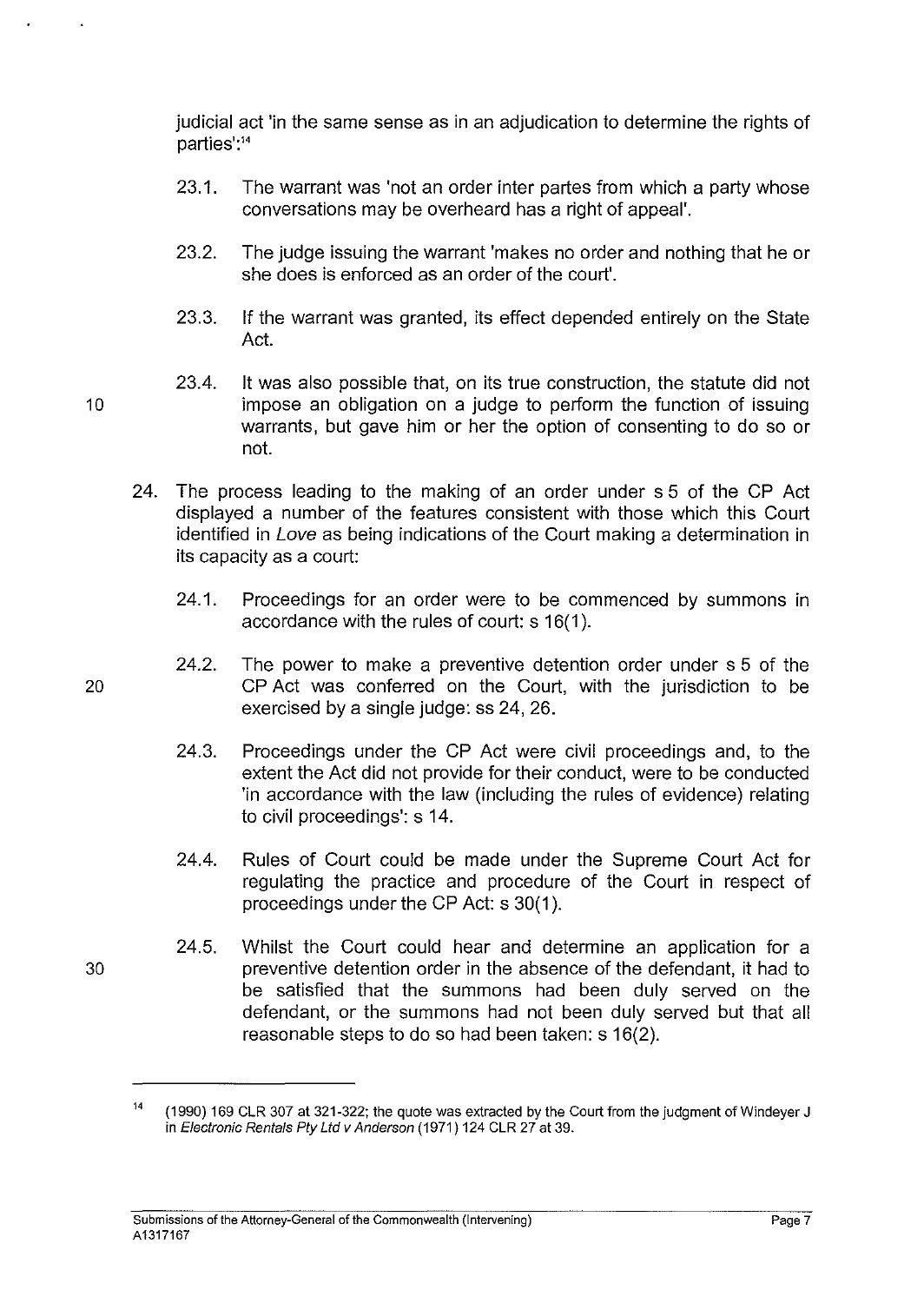- 24.6. In any proceedings under the CP Act, the Court was bound by the rules of evidence (s 17(1)(a)), although the Court had to receive into evidence documents or reports of the kind referred to in s 17(1) that were tendered to it in proceedings under the Act: s 17(3).
- 24.7. The CP Act did not affect the right of any party to proceedings under the Act to appear, call witnesses and give evidence, cross-examine witnesses or make submissions to the Court on any matter connected with the proceedings: s 17(2).
- 24.8. By reason of [24.1]-[24. 7], the State Parliament required the Court to 10 **proceed in the usual character of the Court resolving an inter partes** dispute.
- 24.9. Further, in the course of carrying out that mandate and hearing that inter partes dispute, it was part of the function of the Court, qua court, to hear and determine any challenge to whether the CP Act itself was valid. As a constitutional point was raised, s 39 of the Judiciary Act operated to bring the matter within federal jurisdiction and required the Court to determine the challenge. (The precise form of that challenge, as made at first instance, did not rely on any proposition that the procedure in [24.1]-[24.8] did not in truth reflect 20 the usual judicial process. The fact that such arguments concerning validity were later raised, and succeeded by majority in this Court  $$ as to which see the next section - did not deprive the actions of Levine J of their judicial character in hearing and determining the points raised before him.)
	- 24.10. Provided that the Court came to the conclusion that the CP Act was valid, it was the Court's task, qua court, to go on and apply the law stated in the Act to the facts to reach a conclusion on whether to make an order.
- 24.11. The Court could order that a specified person be detained only if it 30 was satisfied, on reasonable grounds, that the person was more likely than not to commit a serious act of violence, and that it was appropriate, for the protection of a particular person or persons or the community generally, that the person be held in custody: s 5(1 ). And the Court could not make an order against a person unless it was satisfied that the DPP's case had been proved on the balance of probabilities: s 15.
	- 24.12. If satisfied a case was made out for an order, the Court could make an order subject to such conditions as it determined in its discretion:  $s \, 9(1)$ .
- 40 24.13. The order, if made, could be enforced as an order of the Court. Thus, the order constituted sufficient authority for the person against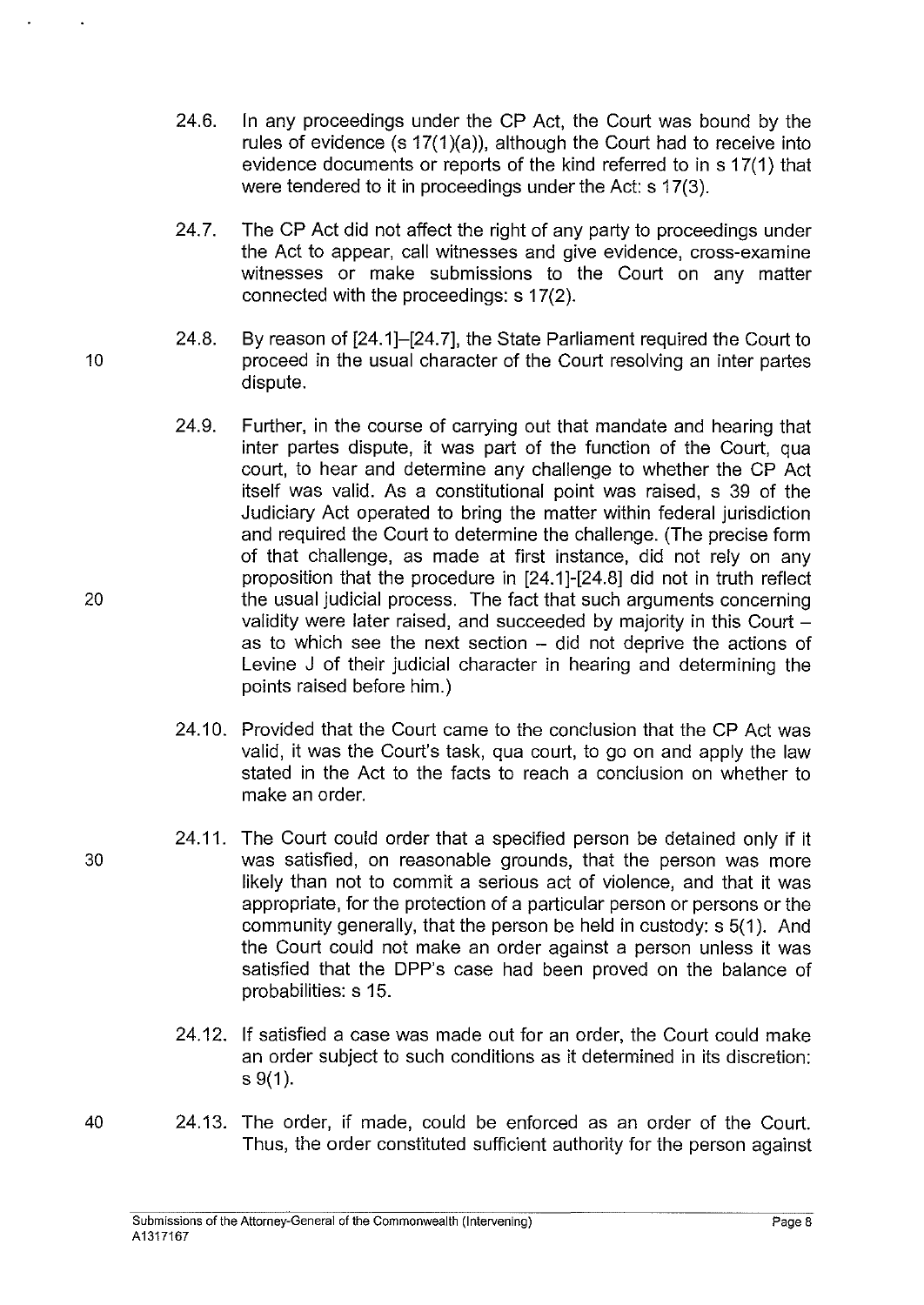whom it is made to be held in custody for the duration of an order: s 19.

- 24.14. Finally, the order had appeal rights attached, thus an appeal to the Court of Appeal was available from any determination of the Court to make or refuse to make a preventive detention order, which could be on a question of law, a question of fact or a question of mixed law and fact: s 25.
- 25. Notwithstanding the subsequent determination by the majority of this Court in Kable that the CP Act invalidly sought to confer on the Supreme Court a 10 power which was incompatible with that Court being a repository of federal judicial power, the making of an order under s 5 constituted the final step in what was clearly intended to be a judicial process, with attendant rights of representation, participation and appeal. It constituted a judicial act which involved an inquiry and determination as to the Court's jurisdiction; it was the necessary means of embodying the Court's conclusions on jurisdiction and it constituted an order of the Court, as a superior court of record, which was valid until set aside.

## **This Court's decision in Kable**

- 26. The issue before this Court in Kable was the validity of the CP Act. Mr Kable 20 argued that the Act constituted an exercise of judicial power by the Parliament of NSW or, alternatively, that it invested in the Supreme Court a non-judicial power that was incompatible with Ch Ill of the Constitution." The question of what implications might flow from a conclusion that the CP Act was invalid, in terms of the legal effect of Levine J's order, was not raised for the Court's consideration, and no member of the Court addressed it.
	- 27. Evaluation of Mr Kable's argument in Kable entailed analysing the nature of the power that s 5(1) of the CP Act conferred on the Supreme Court. Of those in the majority:
- 27.1. Toohey J concluded that s 5 of the CP Act (which could not be 30 severed from the rest of the Act) required the Supreme Court to exercise what, in light of the issues raised in the case, was the judicial power of the Commonwealth in a manner that was inconsistent with traditional judicial process. The function in question - ordering detention of a person by reference to what he or she might do -was non-judicial and further, incompatible with public confidence in the integrity of the judiciary as an institution.<sup>16</sup>

<sup>15</sup>  (1996) 189 CLR 51 at 90 (the argument as summarised by Toohey J).

<sup>16</sup>  (1996) 189 CLR 51 at 96-98.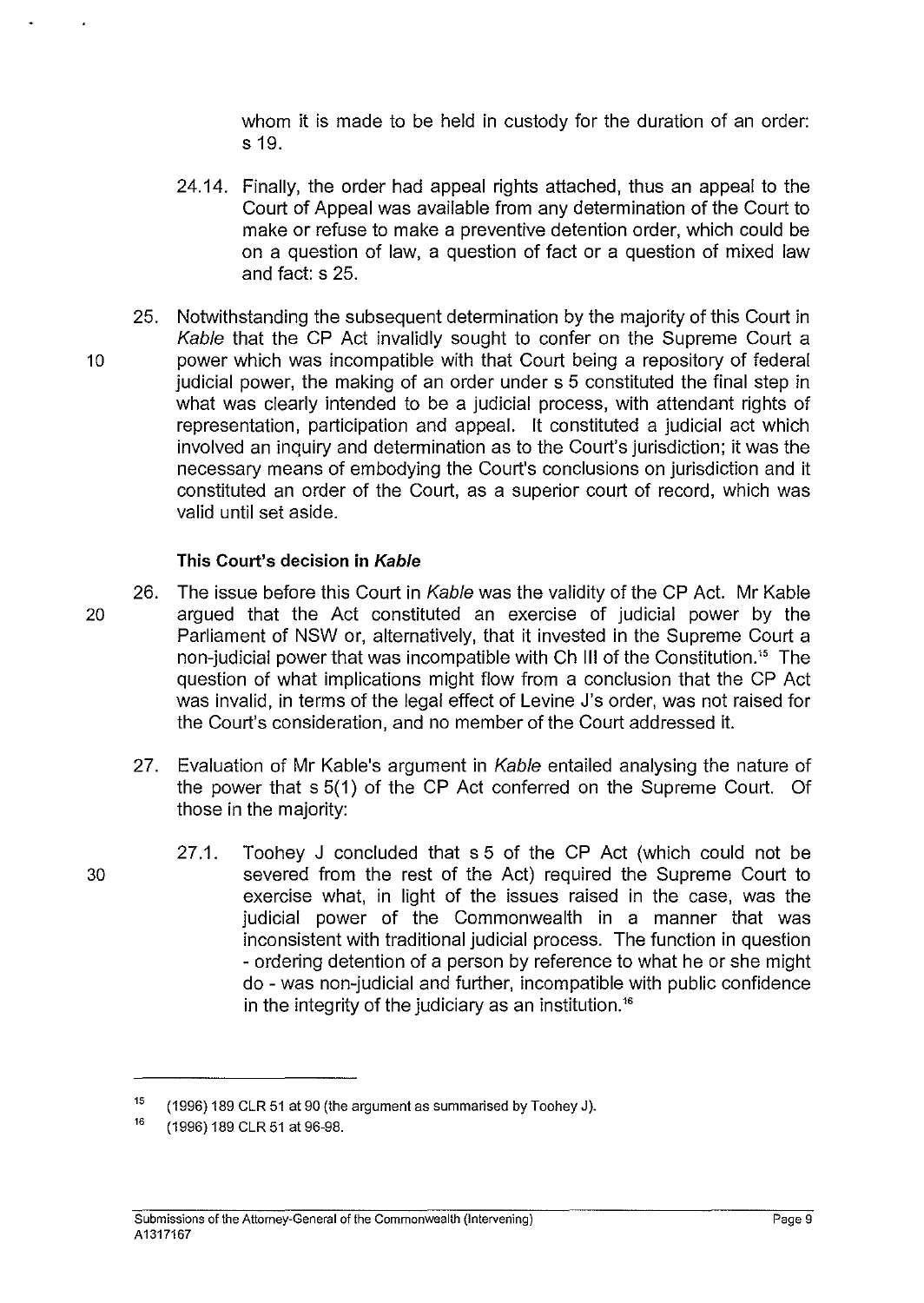- 27.2. Gaudron J also characterised the power as being not 'properly characterised as a judicial function' and one which compromised the integrity of the Supreme Court. The power purportedly conferred on the Supreme Court by s 5(1) was so described, and thus incompatible with the exercise of the judicial power of the Commonwealth, because it required the making of an order depriving an individual of his liberty, not because he has breached any law but because an opinion was formed on the basis of material which did not necessarily constitute admissible evidence, that he was more 10 likely than not to breach a law by committing a serious act of violence as defined. $17$
- 27.3. McHugh J described the CP Act as seeking to ensure, so far as legislation could do it, that the appellant would be imprisoned by the Supreme Court when his sentence expired, thus making the Court the instrument of a legislative plan, initiated by the executive government, to imprison Mr Kable by a process that was 'far removed from the judicial process that is ordinarily invoked when a court is asked to imprison a person'. The CP Act invested the Supreme Court with a jurisdiction that was 'purely executive in 20 nature'.<sup>18</sup>
	- 27.4. Gummow J described the CP Act as purporting to confer an authority that was 'non-judicial in nature'. His Honour then reached the conclusion of incompatibility on the basis that the CP Act required the Supreme Court 'to inflict punishment without any anterior finding of criminal guilt by application of the law to past events, being the facts as found'. It was this activity which his Honour considered to be repugnant to judicial process, making the Court apt to be seen as 'but an arm of the executive which implements the will of the legislature'.<sup>19</sup>
- 30 28. Although the majority were critical of the process in which the CP Act involved the Court, their Honours' examination of that process was not directed at, still less determinative of, the proper characterisation of Levine J's conduct of and determination of the proceedings before him and his resultant order. The Court was solely concerned with the nature of the power sought to be conferred on the Supreme Court and with the consequences for the Court system if such a law were valid; not with whether Levine J was acting in the capacity of the Supreme Court when he heard and determined the matter before him or with the character of his order made in the exercise of the power.

<sup>17</sup>  (1996) 189 CLR 51 at 106-108.

<sup>18</sup>  (1996) 189 CLR 51 at 121-122, 124.

<sup>19</sup>  (1996) 189 CLR 51 at 132-134.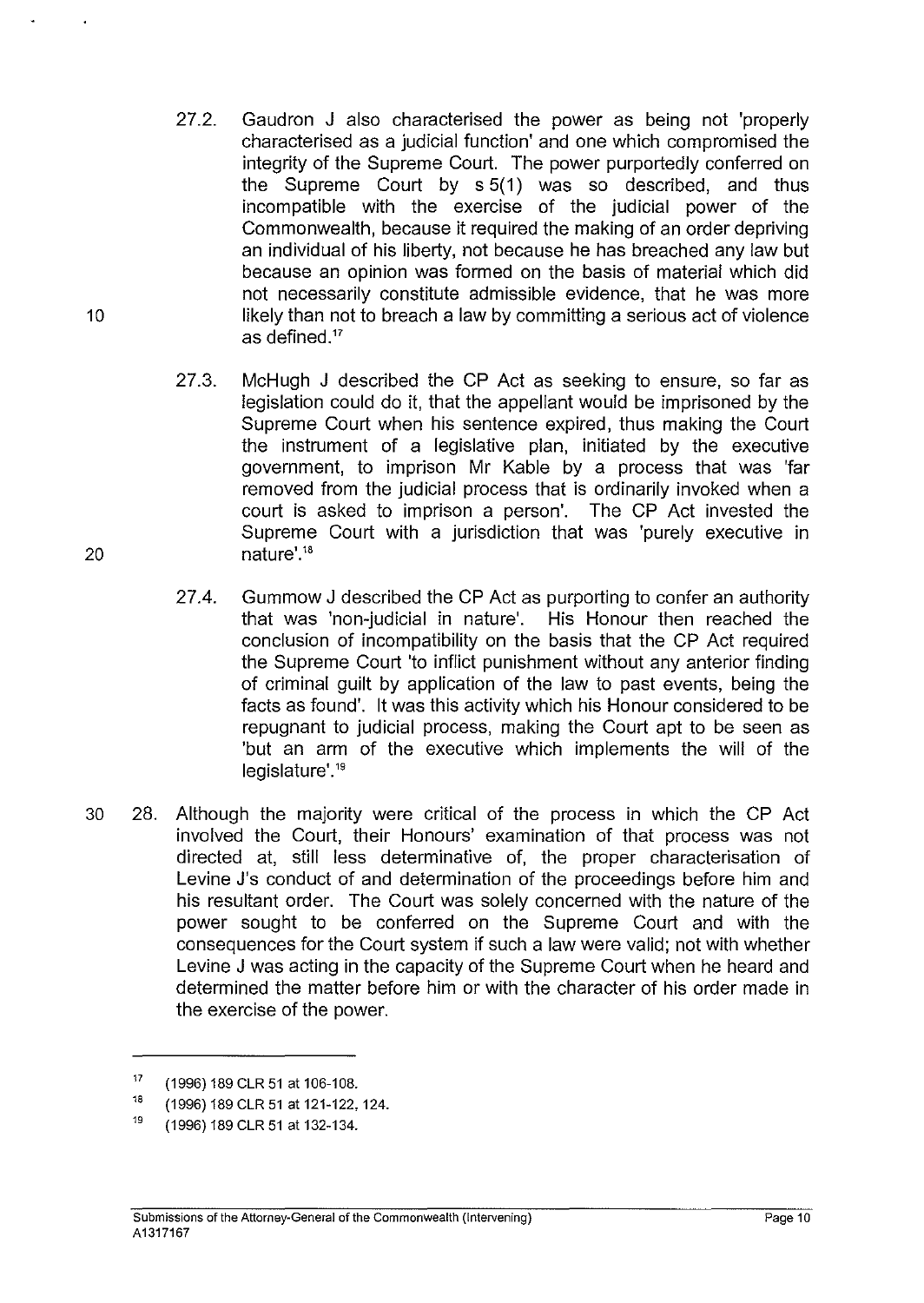29. In this regard, Allsop P's description of the reasons of the majority in Kable, as relying upon the proposition that the Supreme Court was not acting, institutionally, as a superior court in making an order under s 5 of the CP Act, can only be an extrapolation from the reasons of the majority which were not directed to that issue. Whilst by no means determinative, the form of orders in Kable is, at the least, inconsistent with Allsop P's understanding of what the case decided. The setting aside of Levine J's order, and substituting an order that the application be dismissed with costs, supports the proposition that, notwithstanding the power that the CP Act conferred on the Supreme 10 Court was invalid, the order was valid until set aside as a judicial act which was the product of a process conferred on the Court as a court, and involving a necessary determination as to its jurisdiction in that regard.

# Re Macks **is not relevantly distinguishable**

- 30. Re Macks involved a challenge to the validity of State remedial legislation that sought to save winding up and consequential orders that the Federal Court had made under State legislation purporting to give it power to make such orders. In the earlier case of Re Wakim; Ex parte McNally, this Court held that State legislation of that nature was invalid under Ch III of the Constitution.<sup>20</sup>
- 20 31. The effect of the remedial legislation was to declare the rights and liabilities of those affected by an 'ineffective judgment' to be the same as if the ineffective judgment had been a valid judgment of the Supreme Court. The arguments in this Court required consideration of whether the orders of the federal courts under the State legislation were nullities.
- 32. In concluding that the Federal Court orders were binding and determinative unless and until they were set aside on appeal or pursuant to s 75 of the Constitution, a majority emphasised the character of the Federal Court as a superior court of record.<sup>21</sup> In that capacity it had the power to make a binding decision on whether it had jurisdiction in a matter (pursuant to s 5(2) of the 30 Federal Court of Australia Act 1976 (Cth) alone, or in combination with s 19 of the Federal Court of Australia Act and s 39B(1A)(c) of the Judiciary Act). Upon finding (albeit wrongly) that it had jurisdiction, the Court was obliged to exercise that jurisdiction and determine the rights and liabilities in issue.<sup>22</sup> It was 'not to the point to say that the particular subject matter of the controversy was not in fact a subject matter which fell within jurisdiction validly conferred on the Court'.<sup>23</sup>

 $20$  Re Wakim; Ex parte McNally (1999) 198 CLR 511.

<sup>21</sup>(2000) 204 CLR 158 at [22]-[23] (Gleeson CJ), [53], [57] (Gaudron J), [216] (Gummow J), [337], [340], [343] (Hayne and Callinan JJ).

 $22$  (2000) 204 CLR 158 at [57] (Gaudron J).

<sup>&</sup>lt;sup>23</sup> (2000) 204 CLR 158 at [343] (Hayne and Callinan JJ).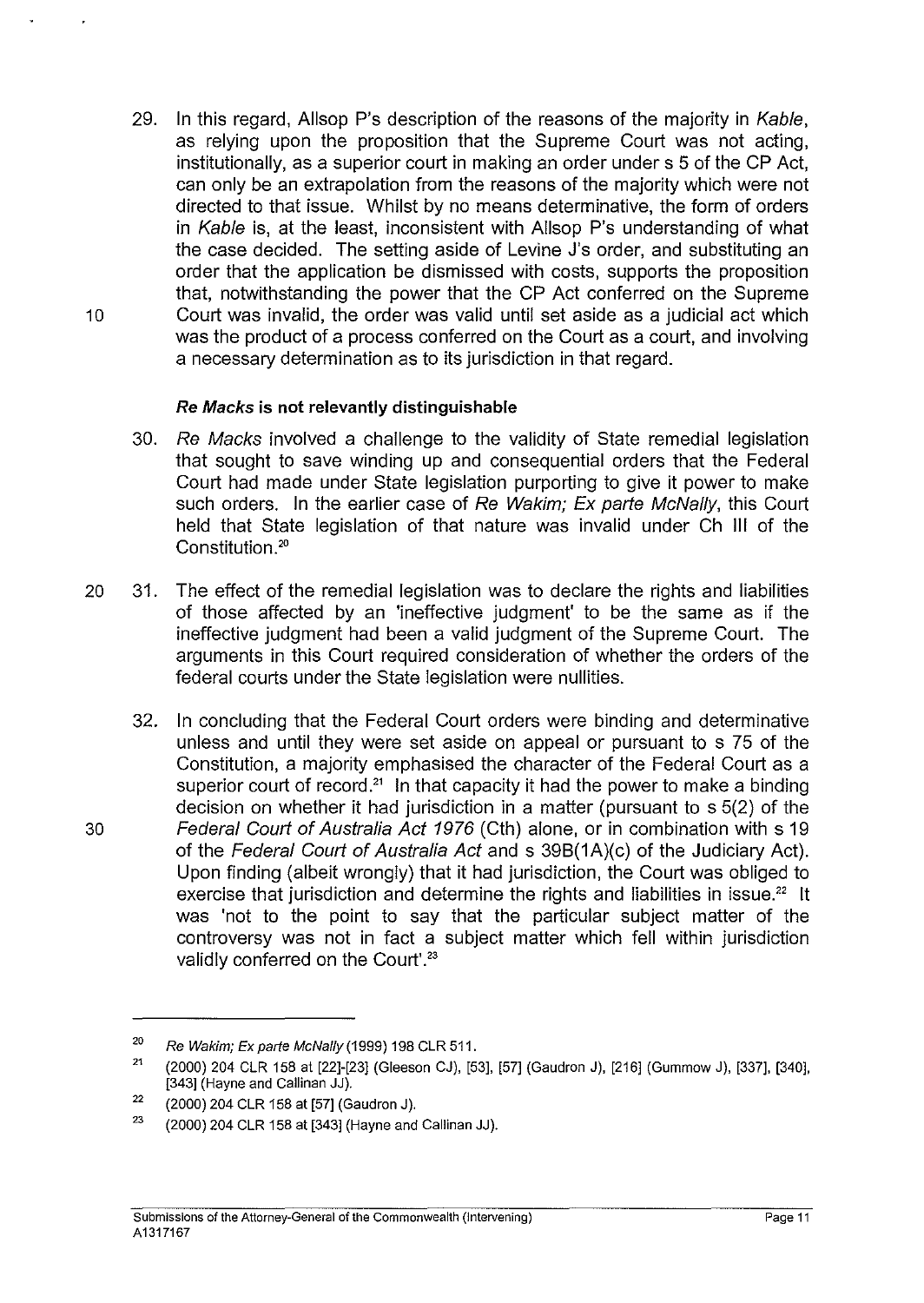- 33. Allsop P sought to distinguish the circumstances in Re Macks from those of the present case on the basis that the orders at issue in Re Macks were the product of the Federal Court 'exercising judicial power, in the general sense' (at [8]); the fact that the States could not validly confer on the Court the power it was purporting to exercise did not alter the character of the order as one of a superior court. On a proper characterisation the situation here is not relevantly different.
- 34. The duly passed CP Act created on its face a right in the DPP to apply to the Court for an order under s 5 of the Act in defined circumstances. The NSW 10 Parliament conferred the power to determine whether to make such an order on the Supreme Court, to be exercised by a single judge. That power was, on its face, validly conferred on the Court in its capacity as a superior court of record, with the authority and duty to determine its jurisdiction. The DPP then commenced proceedings under the Act by filing a summons seeking an order under s 5 for the detention of Mr Kable. Provided his Honour was satisfied that the summons validly engaged the Court's jurisdiction  $-$  a step which was expressly addressed in the present case by reason of Mr Kable's constitutional challenge - Levine J had a duty to hear the DPP's application in accordance with the procedures set out in the CP Act, and determine 20 whether he was satisfied on reasonable grounds as to the criteria in s 5 and whether to exercise the discretion to make the order.<sup>24</sup>
- 35. The conclusion of Allsop P, that in Re Macks the defect in the Federal Court's exercise of judicial power 'in the general sense' did not convert the resulting order into a mere executive or administrative act, applies equally to the order of Levine J. All of the steps which his Honour took in reaching the conclusion that an order under the CP Act should be made were taken in discharging a judicial function conferred on the Court as a superior court of record. The differing bases on which the legislation at issue in Re Macks and the CP Act were held to exceed State legislative power do not constitute 30 a relevant distinction which leaves one order as a judicial act and demands retrospective re-characterisation of the later as an administrative act.

# **Wider considerations**

36. The characterisation of Levine J's order for which the Commonwealth contends is consistent with the integrated system of courts established by the Constitution, with the High Court at its pinnacle.<sup>25</sup> The order made by his Honour constituted an order of the Supreme Court in a matter, and was on

<sup>24</sup>  Re Macks (2000) 204 CLR 158 at [52]-[53] (Gaudron J).

<sup>25</sup>  Re Wakim; Ex parte McNally (1999) 198 CLR 511 at [110] (Gummow and Hayne JJ); Kirk v Industrial Relations Commission (NSW) (2010) 239 CLR 531 at [98] (French CJ, Gummow, Hayne, Grennan, Kiefel and Bell JJ), [121] (Heydon J).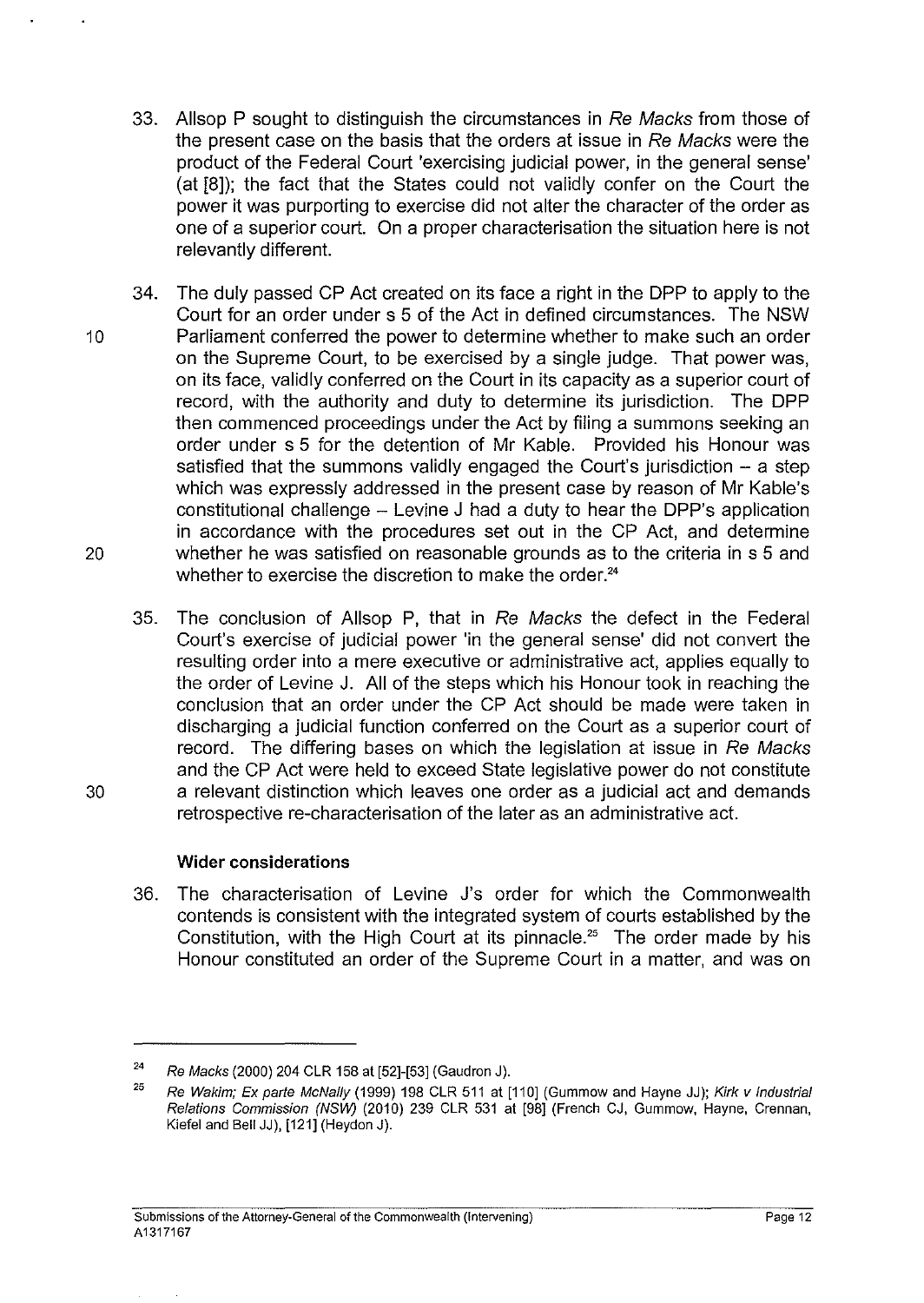that basis appealable to the High Court under  $\frac{1}{5}$  73 of the Constitution.<sup>26</sup> By contrast, the integrity of the judicial system which lay at the core of the reasons of the majority in Kable would be undermined if, notwithstanding the existence of orders of a superior court which are the product of a process vested in a court in its judicial capacity, those orders can subsequently be held never to have had any binding effect.

- 37. Indeed, on the Court of Appeal's view, it is difficult to see how this Court's role at the apex of the system, or its hearing of Kable itself, is to be justified or explained. If the act of making the 'order' and the 'order' itself are in truth 10 administrative in character, how does the order fall within s 73? How can this Court correct erroneous findings about the requirements of Ch Ill that result from courts engaging in administrative acts but not a judicial order? How is it that the 'matter' in which Levine J was undoubtedly exercising federal jurisdiction produces an order, which if it goes one way (application dismissed) would be classified as properly judicial, yet the other way (application allowed) is classified as merely administrative?
- 38. Consequences of this nature tell against the correctness of the Court of Appeal's analysis. In circumstances where, in issuing the order, Levine J acted pursuant to powers which the Parliament vested in the Court in its 20 judicial capacity, with the attendant necessity to determine the question of jurisdiction, it constituted a valid order of the Supreme Court until it was set aside.
- 39. These submissions are not at odds with the various observations in Momcilovic  $v$  The Queen.<sup>27</sup> That was a different case where the exercise of the judicial power of the Commonwealth could be brought to a conclusion with a set of appropriate orders leaving as a discrete matter the question whether a separate power or function should be exercised which is nonjudicial in nature. If it is lawful for a State court to exercise that separate function or power, that will occur in State jurisdiction and not be appealable 30 under s 73." By contrast, in the present case, the order of Levine J, whichever way it went, was the necessary and indispensible conclusion to the determination made in a judicial capacity of the various questions raised. It was the necessary expression of the conclusion on inter alia the question of jurisdiction which the superior court of record was called on to decide. As such, it was a judicial order made in the exercise of federal jurisdiction and appealable under s 73.

<sup>&</sup>lt;sup>26</sup> Mellifont v Attorney-General (Qld) (1991) 173 CLR 289 at 312 (Brennan J), referred to with approval in Kable at 142-143 (Gummow J), together with a passage in the majority judgment in Mellifont at 300.

<sup>27</sup>  (2011) 245 CLR 1.

<sup>28</sup>  There might be. or need to be, a separate capacity for a purely administrative order of a State Court to be reviewed by a Court of Appeal for jurisdictional error and for that appeal decision to produce an order appealable under s 73, but that is not the present case.